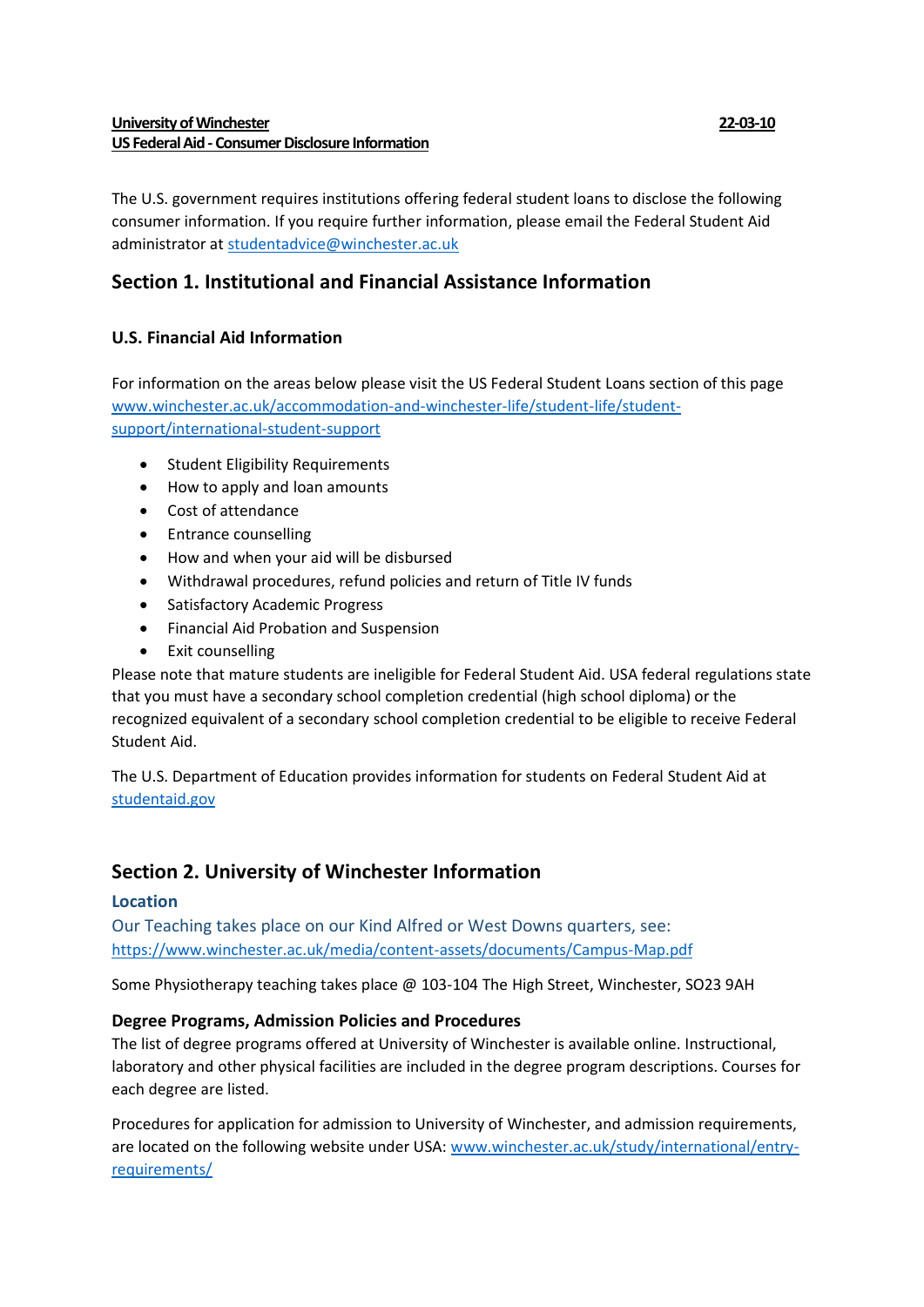The University has academic regulations setting out enrolment, contractual obligations and attendance / workload obligations. They also cover progression, interruption, repeat study and transfers, alongside credit, programme structure, grade point average, periods of registration and academic misconduct and appeals and complaints. For the full policy please see:

[https://winchester.ac.uk/about-us/leadership-and-governance/policies-and](https://winchester.ac.uk/about-us/leadership-and-governance/policies-and-procedures/?download=true&id=103)[procedures/?download=true&id=103](https://winchester.ac.uk/about-us/leadership-and-governance/policies-and-procedures/?download=true&id=103)

## **Ineligible Programs**

Some programs are not eligible for Federal Student Aid at University of Winchester, these include

- programs that are classified as 'non-degree'
- Degree apprenticeships
- any program delivered by telecommunications (unless allowed under COVID exceptions)
- nursing programs
- programs that require an extended period (>25%) of study not at the University
- Shoei exchange programs

If you are unsure about your program status, please contact your Federal Student Aid administrator.

#### **School costs**

Tuition fees vary according to degree programs. Please consult: [www.winchester.ac.uk/accommodation-and-winchester-life/students-and-money/undergraduate](https://www.winchester.ac.uk/accommodation-and-winchester-life/students-and-money/undergraduate-financial-information/)[financial-information/](https://www.winchester.ac.uk/accommodation-and-winchester-life/students-and-money/undergraduate-financial-information/)

[www.winchester.ac.uk/accommodation-and-winchester-life/students-and-money/postgraduate](https://www.winchester.ac.uk/accommodation-and-winchester-life/students-and-money/postgraduate-financial-information/)[financial-information/](https://www.winchester.ac.uk/accommodation-and-winchester-life/students-and-money/postgraduate-financial-information/)

#### **Refund Policy**

University of Winchester has an institutional refund policy for international students attending the institution. [www.winchester.ac.uk/about-us/leadership-and-governance/policies-and](https://www.winchester.ac.uk/about-us/leadership-and-governance/policies-and-procedures/?download=true&id=606)[procedures/?download=true&id=606](https://www.winchester.ac.uk/about-us/leadership-and-governance/policies-and-procedures/?download=true&id=606) The return policy for title IV funds overrules the institutional refund policy. Information about the title IV refund policy (R2T4) is available here: [https://winchester.ac.uk/about-us/leadership-and-governance/policies-and](https://winchester.ac.uk/about-us/leadership-and-governance/policies-and-procedures/?download=true&id=682)[procedures/?download=true&id=682](https://winchester.ac.uk/about-us/leadership-and-governance/policies-and-procedures/?download=true&id=682)

#### **Study Abroad Information**

Students who are actively enrolled as a full-time student at the University of Winchester are eligible for study abroad. Study abroad must not prolong your studies at University of Winchester or the total duration of your degree program. If you are unable to obtain a full ECTS load (30 ECTS per semester) during your exchange, you must make an agreement on how to catch up on the missing ECTS points. The courses passed abroad will be inserted in your University of Winchester degree program once you return home and become an integrated part of your University of Winchester degree.

Please note that if you are receiving U.S. financial aid you are only allowed to study abroad where this meets the following conditions:

*Study abroad within the US*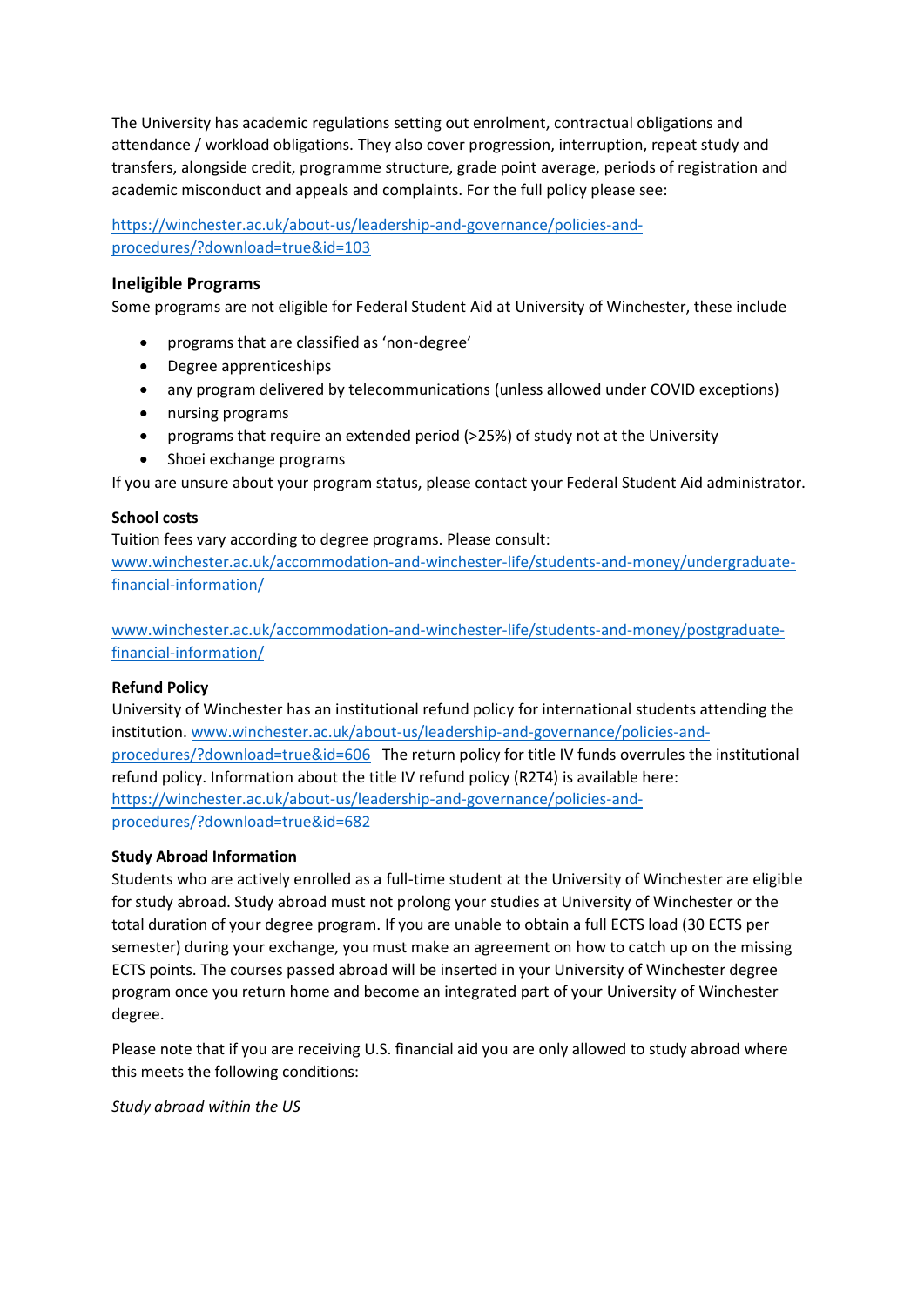If a student wishes to take up a study abroad opportunity in the U.S they remain eligible for federal Loans as long as it is not over 25% of their programme of study. The study must take place at a university that participates in US Federal Aid (Title IV programs).

A student may also do an internship/work-study in the U.S. provided it does not exceed more than 25% of their programme of study.

Finally, independent research done by an individual student is permitted in the United States for not more than one academic year if it is conducted during the dissertation phase of a doctoral program under the guidance of faculty and the research can only be performed in the United States.

These provisions cannot be combined or exceed 25% of a program of study.

### *Study abroad outside the US*

If a student chooses study abroad at an institution NOT in the US they may attend up to 25% of the program as long as there is a written arrangement between Winchester and the other school. The other school is not required to participate in the U.S. Direct Loan program.

### **Withdrawal Procedures**

If you intend to withdraw from your program of study at the University of Winchester, please follow the withdrawal procedures in the link in line with university policy. Please note that withdrawal will affect your Federal Student Aid eligibility, see: [https://winchester.ac.uk/about-us/leadership-and](https://winchester.ac.uk/about-us/leadership-and-governance/policies-and-procedures/?download=true&id=103)[governance/policies-and-procedures/?download=true&id=103](https://winchester.ac.uk/about-us/leadership-and-governance/policies-and-procedures/?download=true&id=103)

### **Accreditation**

In the process of institutional accreditation, the quality system of the entire institution is assessed by the Quality Assurance Agency (QAA)<https://www.qaa.ac.uk/> and the University of Winchester awards and classification rules summary is published online: [https://winchester.ac.uk/about](https://winchester.ac.uk/about-us/leadership-and-governance/policies-and-procedures/?download=true&id=107)[us/leadership-and-governance/policies-and-procedures/?download=true&id=107](https://winchester.ac.uk/about-us/leadership-and-governance/policies-and-procedures/?download=true&id=107)

# **Section 3. Data Protection**

# **Information Security Policies**

University of Winchester has a robust set of Information security Policies that are reviewed at least once a year based on ongoing monitoring and reporting. The set of policies covers any information, which belongs to University of Winchester in addition to information which does not necessarily belong to University of Winchester, but for which University of Winchester can be made responsible. This includes all staff and student data, financial data, all the data which contributes to the administration of University of Winchester, as well as information which has been passed to University of Winchester by others.

This policy covers all University of Winchester's information, irrespective of the way in which it is stored and communicated.

Please see the ICT acceptable use policy below

[https://winchester.ac.uk/about-us/leadership-and-governance/policies-and](https://winchester.ac.uk/about-us/leadership-and-governance/policies-and-procedures/?download=true&id=130)[procedures/?download=true&id=130](https://winchester.ac.uk/about-us/leadership-and-governance/policies-and-procedures/?download=true&id=130)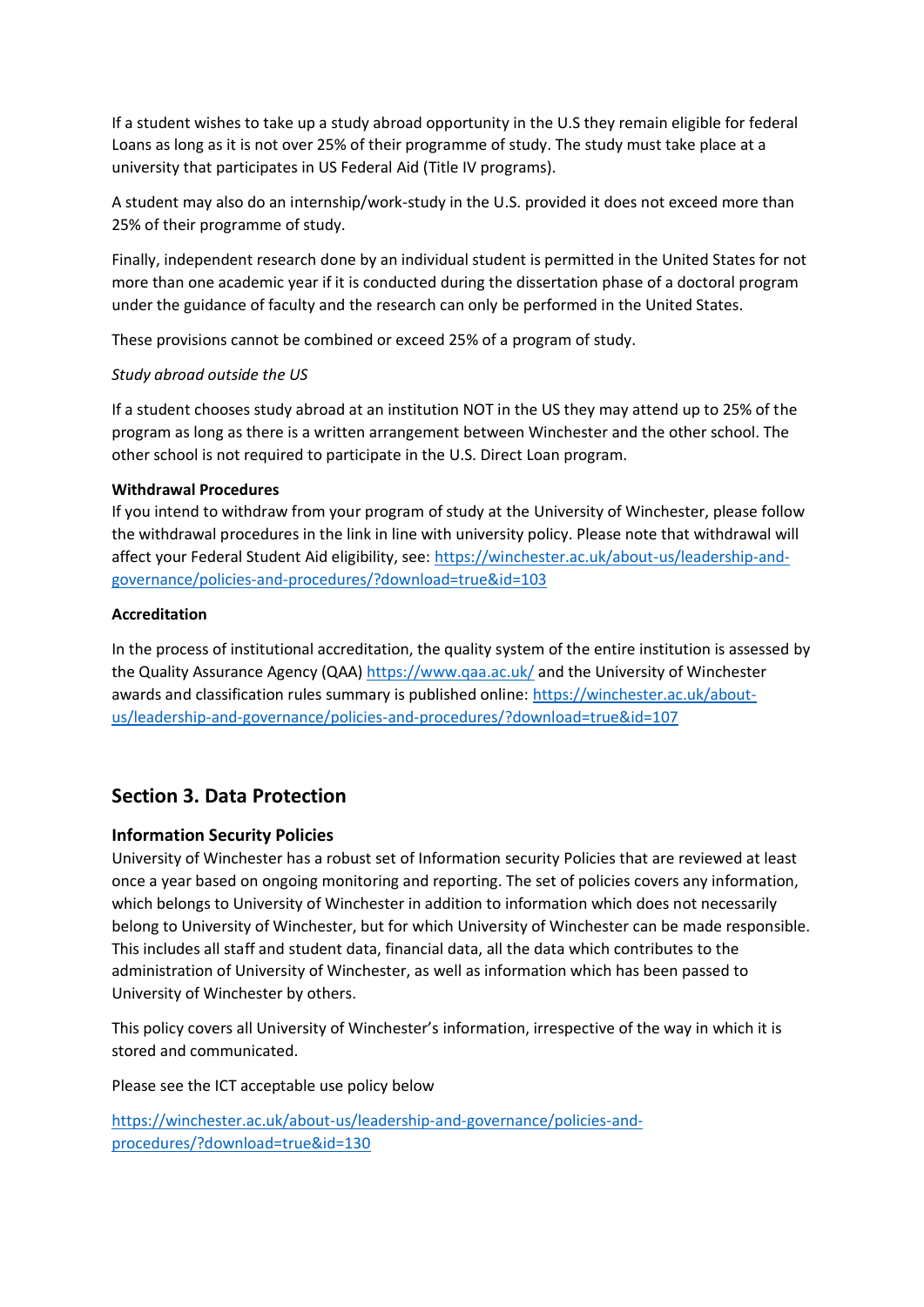# **Privacy Information for Students**

University of Winchester receives and processes large quantities of personal information about students. In handling and storing this data, University of Winchester complies with national GDPR legislation. Information regarding data protection for students is given on our webpage and in the Data Protection Policy below:

<https://www.winchester.ac.uk/about-us/leadership-and-governance/privacy-and-cookie-policy/>

[www.winchester.ac.uk/about-us/leadership-and-governance/policies-and](https://www.winchester.ac.uk/about-us/leadership-and-governance/policies-and-procedures/?download=true&id=133)[procedures/?download=true&id=133](https://www.winchester.ac.uk/about-us/leadership-and-governance/policies-and-procedures/?download=true&id=133)

The University will confirm ongoing attendance and academic achievement with the U.S. Department of Education as required by Federal Student Aid regulations. By applying for, and accepting Federal Student Aid, students are acknowledging and consenting to this sharing of data.

Further information on whom data may/can be shared with can be found in the Master Promissory Notes(s) (MPN(s)) that students complete and sign to obtain Federal Aid.

• FERPA General Guidance for Parents

<https://www2.ed.gov/policy/gen/guid/fpco/ferpa/parents.html>

• FERPA General Guidance for Students <https://www2.ed.gov/policy/gen/guid/fpco/ferpa/students.html>

# **Section 4. Misrepresentation**

The University of Winchester will hold itself to the highest levels of integrity and will not provide any false, erroneous, or misleading statements to a student or prospective student, to the family of an enrolled or prospective student, or to the U.S. Department of Education.

The University of Winchester is committed to operating in an environment of integrity. Each member of the University of Winchester staff is responsible for assuring that the actions and activities conducted at the University promote such an environment.

Published information on the University website, and in the University's marketing materials are reviewed carefully by multiple persons who check for accuracy as well as composition of the content.

# **Section 5. Private Education Loans**

# **Code of Conduct for Education Loans**

University of Winchester prohibits a conflict of interest with the responsibilities of university staff with respect to private education loans.

The following actions are prohibited for any member of staff:

• Revenue-sharing arrangements with any lender